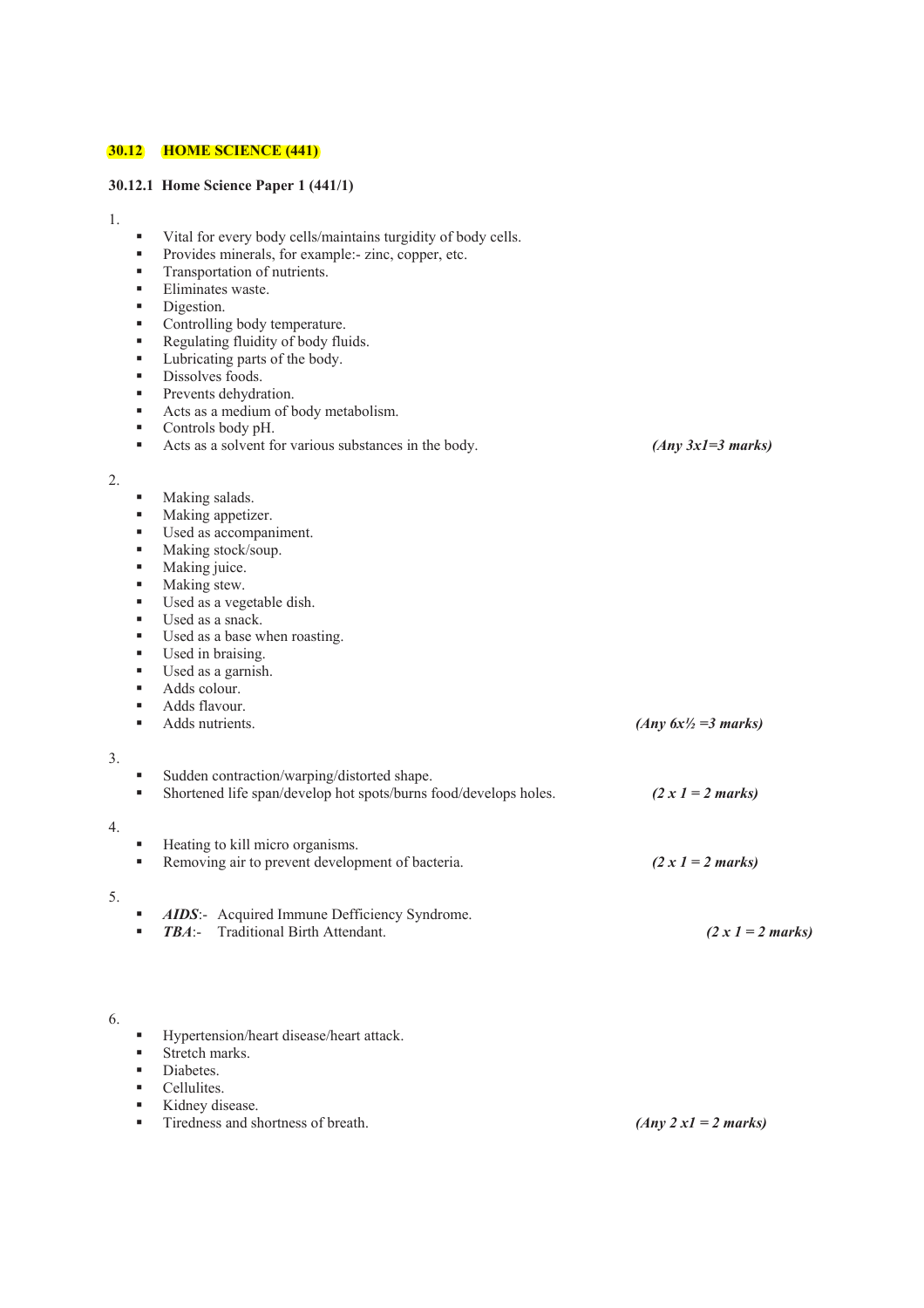| ×<br>۰. |  |
|---------|--|

| ٠<br>٠<br>٠<br>٠<br>٠ | Meeting nutritional needs of the mother.<br>Social preparation of the expectant mother.<br>Psychological preparation of the expectant mother.<br>Voluntary counselling and testing of H.I.V. of the parents.<br>Correct age of the parent. | $(Any 3x1 = 3 marks)$ |
|-----------------------|--------------------------------------------------------------------------------------------------------------------------------------------------------------------------------------------------------------------------------------------|-----------------------|
| 8.                    |                                                                                                                                                                                                                                            |                       |
| ٠                     | Near good road network for ease of communication.                                                                                                                                                                                          |                       |
| ٠                     | Near a health facility.                                                                                                                                                                                                                    |                       |
| ٠                     | Near a shopping centre.                                                                                                                                                                                                                    |                       |
| ٠<br>٠                | Well drained.<br>Near a clean water supply.                                                                                                                                                                                                |                       |
| ٠                     | Safe neighbourhood.                                                                                                                                                                                                                        |                       |
| ٠                     | Validity of ownership/legally acquired.                                                                                                                                                                                                    |                       |
| ٠                     | Should be within family's financial means/cost.                                                                                                                                                                                            | $(Any 3x1 = 3 marks)$ |
|                       |                                                                                                                                                                                                                                            |                       |
| 9.                    |                                                                                                                                                                                                                                            |                       |
| ٠                     | Clean all beddings.                                                                                                                                                                                                                        |                       |
| ٠                     | Observe strict hygiene/observe cleanliness of the room.                                                                                                                                                                                    |                       |
| ٠<br>٠                | Air beddings regularly.<br>Ventilate rooms.                                                                                                                                                                                                |                       |
| ٠                     | If furniture is infested spray with insecticide/pesticide.                                                                                                                                                                                 |                       |
| ٠                     | Pour boiling/hot water.                                                                                                                                                                                                                    |                       |
| ٠                     | House should be well lit.                                                                                                                                                                                                                  | $(Any 3x1 = 3 marks)$ |
|                       |                                                                                                                                                                                                                                            |                       |
| 10.                   |                                                                                                                                                                                                                                            |                       |
| ٠                     | In case of emergency a consumer can access goods and services.                                                                                                                                                                             |                       |
| ٠<br>٠                | Can be used at any time of the day or night.                                                                                                                                                                                               |                       |
| ٠                     | Some credit cards give cash credit.<br>It is relatively safer to carry than carrying cash money.                                                                                                                                           |                       |
| ٠                     | Not bulky.                                                                                                                                                                                                                                 |                       |
| ٠                     | Save time and energy.                                                                                                                                                                                                                      |                       |
| ٠                     | Convenient in use.                                                                                                                                                                                                                         | $(Any 3x1 = 3)$       |
|                       | marks)                                                                                                                                                                                                                                     |                       |
| 11.                   |                                                                                                                                                                                                                                            |                       |
| ٠                     | Acrylic.                                                                                                                                                                                                                                   |                       |
| ٠                     | Wool.                                                                                                                                                                                                                                      |                       |
| ٠                     | Silk.                                                                                                                                                                                                                                      |                       |
| ٠                     | Polyester.                                                                                                                                                                                                                                 | $(4 x 1/2 = 2 marks)$ |
| 12.                   |                                                                                                                                                                                                                                            |                       |
| ٠                     | Damping articles.                                                                                                                                                                                                                          |                       |
| ٠                     | Protecting articles from scotching/burning/getting damaged.                                                                                                                                                                                |                       |
| ٠                     | Preventing sheen on articles.                                                                                                                                                                                                              |                       |
| ٠                     | Protect articles from direct heat of the iron.                                                                                                                                                                                             |                       |
| ٠                     | Improve/enhance appearance of articles.                                                                                                                                                                                                    | $(Any 3x1 = 3 marks)$ |
|                       |                                                                                                                                                                                                                                            |                       |
| 13.                   | Remove unwanted stitches.                                                                                                                                                                                                                  |                       |
| ٠                     | Cutting through buttonholes.                                                                                                                                                                                                               | $(2 x 1 = 2 marks)$   |
|                       |                                                                                                                                                                                                                                            |                       |
| 14.                   |                                                                                                                                                                                                                                            |                       |
|                       | Lacing.                                                                                                                                                                                                                                    |                       |
|                       | Using a bias binding.                                                                                                                                                                                                                      |                       |

- Using ric rac.
- **Shell edging.**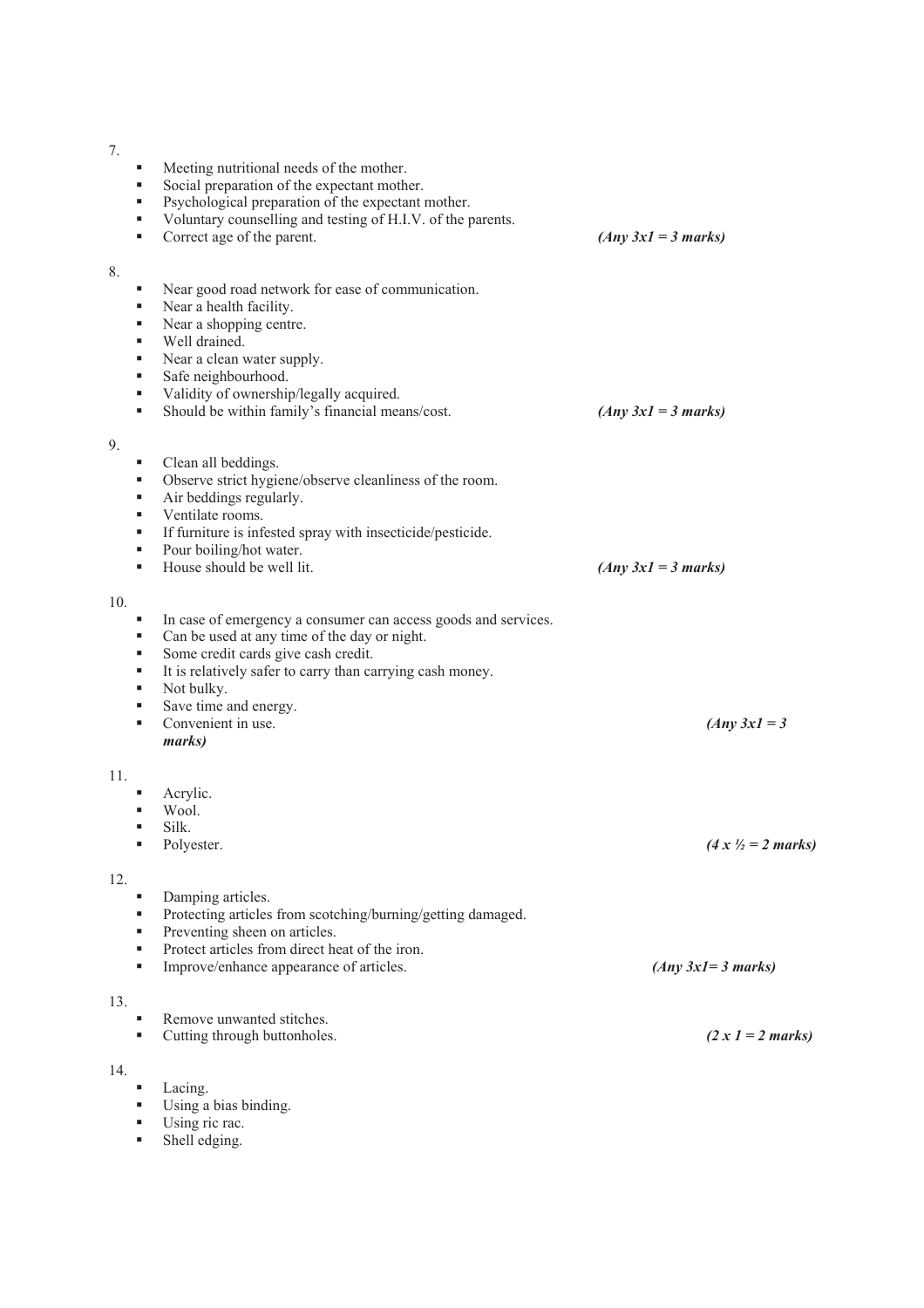- Hemming/machine/edge-stitching.
- Using zig zag stitches/loop stitches/satin/overlock/buttonhole stitches.
- Crocheting.
- Scalloping.
- False hem.
- Facing/ribbon/crossway strip. *(Any 6x½=3 marks)*

## 15.

- To give body.
- To strengthen.
- To add firmness/to stiffen/crisp.
- To give shape. To prevent stretching. *(Any 2x1= 2) (Any 2x1= 2)*
- *marks)*
- 16. *Natural fibres* are obtained from natural products (plants, animals, minerals) while *man-made fibres* are manufactured from synthetics and regenerated. *(2 marks)*

## 17. (a)

- Dust the surface with a soft cloth/duster.
- Wring out the soft cloth in warm soapy water/warm water with vinegar added to it and wipe the surface carefully.
- Rinse using soft cloth wrung in warm water.
- Dry thoroughly with a dry soft cloth.
- Rub with a little furniture cream polish/linseed oil/cold black tea.<br>Buff to shine.
- 

(b)

- Identify type of fabric before choosing stain removal agent.
- If alkaline stain based, use acidic and vise versa.
- Remove stains from the outside to the inside.
- Remove stains when they are fresh.
- Use specific stain removal agents for stains that are clearly identified.
- If the nature of the stain is not known, try the least harmful method first.
- Use correct procedure when removing stains.
- When treating stains, try several weak applications of the stain removal agent rather than one strong one.
- Stain removal agents must be used in the recommended form.
- When fabric is immersed in solution, it should not be allowed to stay longer than necessary.
- Once the stain is removed, the articles should be washed immediately to remove traces of the agent.
- Work on the stain before washing.
- Identify the type of stain first. *(Any 6x1=6 marks)*

#### (c)

- Flush the toilet/pour water.
- Sprinkle some toilet cleaner /detergent and leave for some time.
- Clean with a toilet brush/broom.
- Flush the toilet again/pour water/rinse.
- Clean the floor with a mop and disinfectant.
- Ensure fresh air/leave window and door ajar for a while/use air freshner.
- Sprinkle water/disinfectant.
- Pour ash on the floor.
- **Levelise ash/sweep with broom.**
- **Ensure enough toilet paper/leaves/enough water.**
- **Ensure fresh air.**
- Clean outside the toilet.
- Pour water.
- Detergent.

 $(6 x 1 = 6 marks)$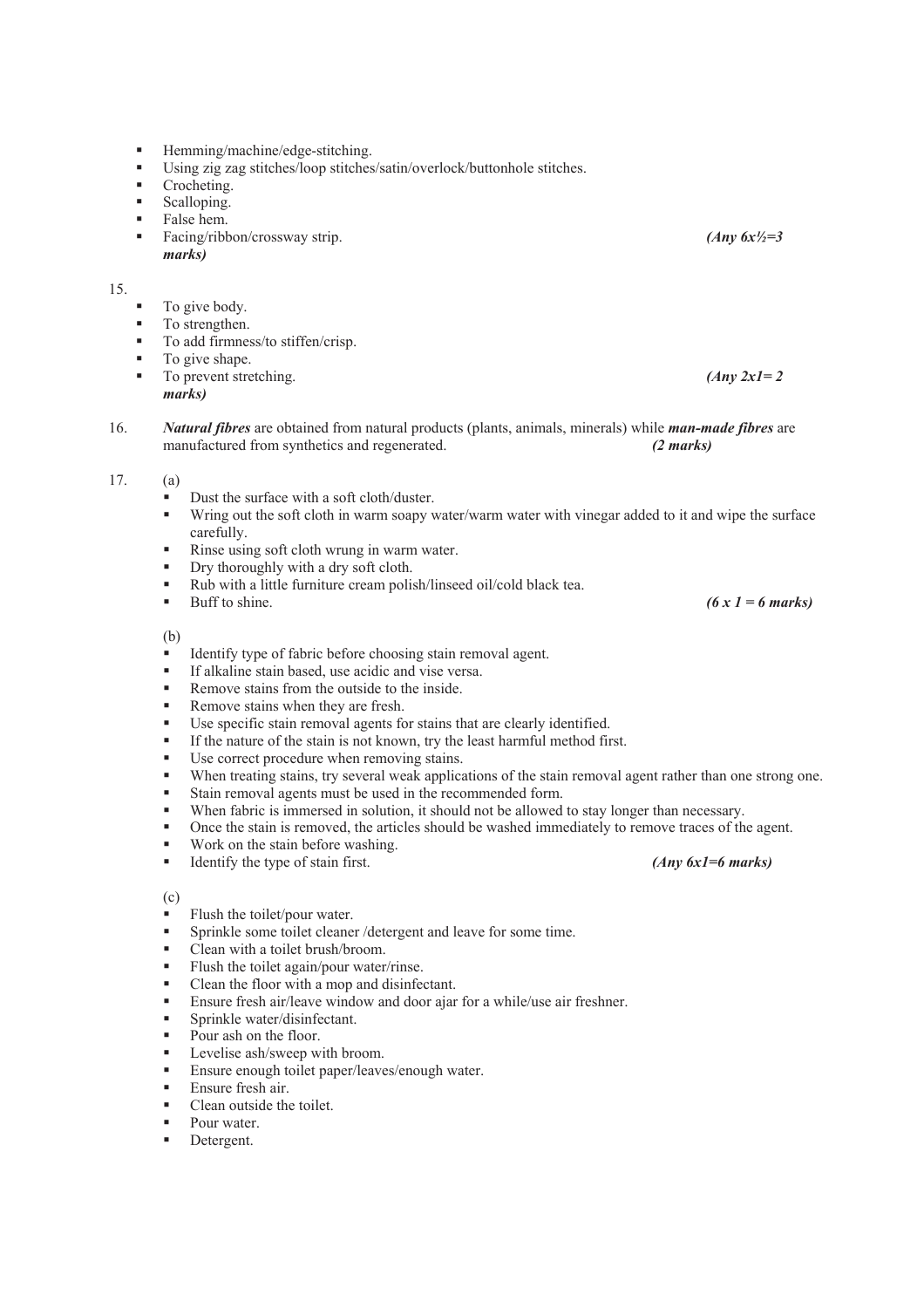- $S$ crub
- $\blacksquare$  Brush/broom.
- $\blacksquare$  Rinse.
- Disinfect.
- **Toilet paper.**
- 

#### 18. (a)

**Food items served alongside others although they may not form part of the main menu.** 

- *(1 mark)*  Foods that have a salty taste/not sweet/sour. *(1 mark)*  Substances which when added to foods enhance taste. *(1 mark)* (b) Type of diners, for example:- age, status. Number of courses to be served. • Provide adequate spacing on the table. ■ Type of food service to be used. Table linen should be clean. Table linen should be well starched. Table mats should be heat resistant.
- Cutlery should be clean.
- Cutlery should be well polished.
- Crockery should be adequate.
- Cruets and water jugs should be filled and placed within reach.
- Flower arrangement should be low/centre piece should be present.
- Cover items should be appropriately placed.<br>
Table linen should be well pressed
- Table linen should be well pressed.
- Number of people eating the meal. *(8 marks)*
- (c) (i) It is a guide/plan for spending the available income of a family or an individual on food. *(2 marks)*

(ii)

- It enables an individual or family to plan for food requirements within their income.<br>It helps in setting of food priorities
- It helps in setting of food priorities.
- It enables one to plan for future meals.
- It helps in controlling and limiting food expenses/minimizes impulse buying.
- It is an organized method for accumulating savings for future use.
- It helps in meeting the set goals or obligations for a family/individual.
- The family/individual gets some satisfaction.
- It guides a family/individual on expenditure on food.
- Ensures that the family/individual vary their meals. *(Any 7x1=7 marks)*

#### 19. (a)

- **Prevent accidents.**
- Free the house from dampness.
- Keep off bad odours/smells.
- Destroy breeding places for pests.
- Keep the surroundings neat.
- Keep the surroundings free from pools of stagnant water. *(Any 4x1=4 marks)*

(b)

- They pose danger to people/domestic animals in that they can fall into them and get hurt or drown.
- They cause soil erosion because the edges of uncemented ones continue to wear out.
- They can be unsightly due to accumulation of rubbish. Smelly due to the accumulation of waste water not cleared constantly.
- **Pests can breed in them and this can become a health hazard.**
- May encourage damping thus posing a danger to health.

 $\blacksquare$  Air.  $(8 \text{ marks})$  **(8 marks)**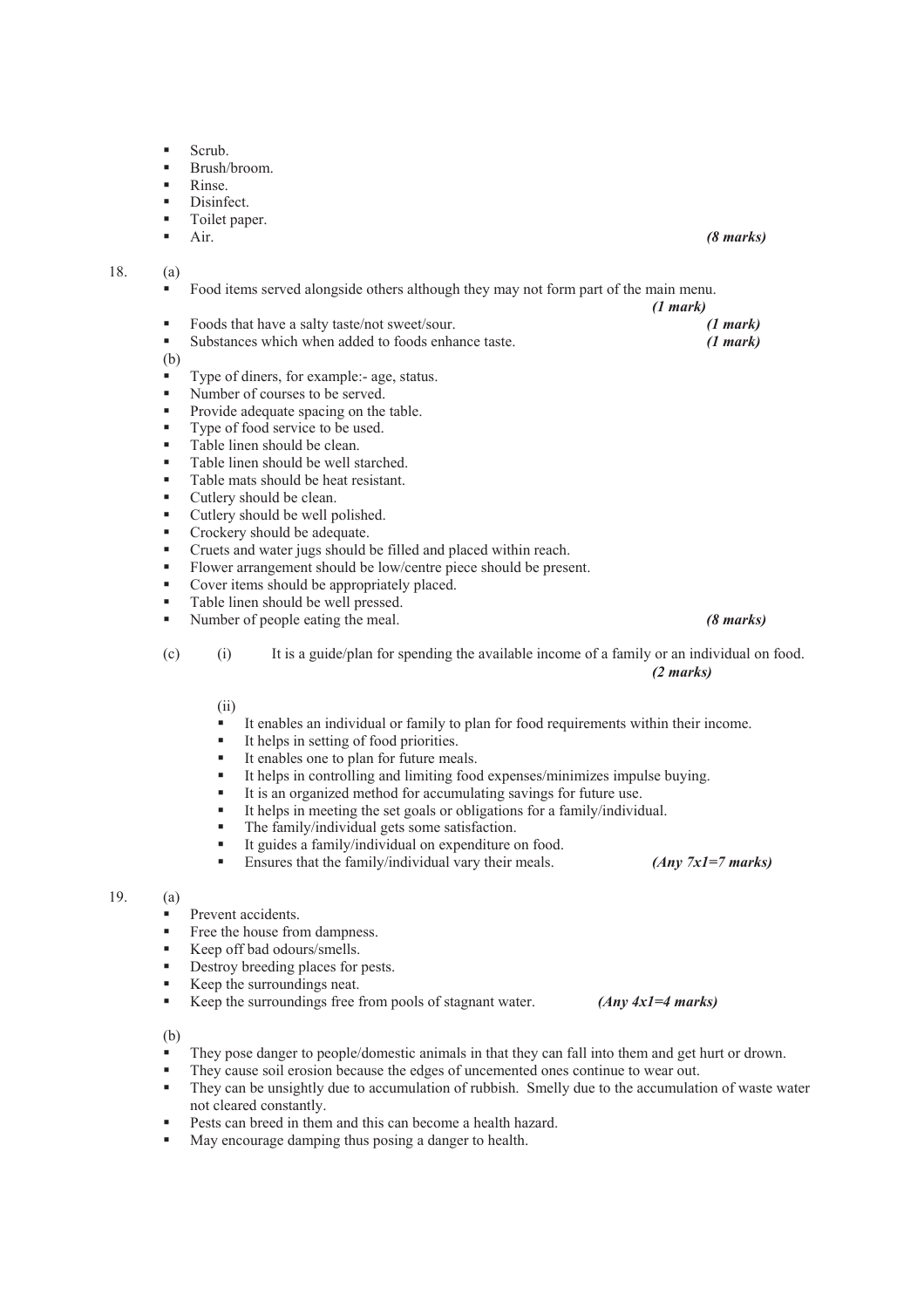| ٠                                                          | Can cause stagnant water/floods which can cause accidents.                                                                                                                                                                                                                                                                                                                                                                                                                                                                                                                                                         | $(Any \, 4x2=8 \, marks)$ |
|------------------------------------------------------------|--------------------------------------------------------------------------------------------------------------------------------------------------------------------------------------------------------------------------------------------------------------------------------------------------------------------------------------------------------------------------------------------------------------------------------------------------------------------------------------------------------------------------------------------------------------------------------------------------------------------|---------------------------|
| (c)<br>٠<br>٠<br>٠<br>٠<br>٠<br>٠<br>٠<br>٠<br>٠<br>٠<br>٠ | Proper disposal of faeces and urine.<br>Treating/boiling water for use in the house.<br>Washing hands before handling food and after visiting the toilet/pit latrine.<br>Thoroughly washing food preparation and service utensils before use.<br>Thoroughly cleaning food preparation areas.<br>Thoroughly washing fruits and vegetables before service.<br>Ensuring food handlers are clean.<br>Ensuring food handlers under go regular medical check-up.<br>Ensuring food handlers are free from typhoid.<br>Encouraging vaccination against typhoid/encouraging immunisation<br>Thoroughly cook food.<br>marks) | $(Any \space 8x1=8)$      |
| (a)<br>٠<br>٠<br>٠<br>٠<br>٠                               | Raglan.<br>Puff-sleeve.<br>Bishop sleeve.<br>Bell.<br>Magyar/short kimono.<br>Leg of mutton.<br>Kimono/long kimono.<br>Dolman.<br>marks)                                                                                                                                                                                                                                                                                                                                                                                                                                                                           | $(Any \ 6x\frac{1}{2}=3)$ |
| (b)<br>٠<br>٠<br>٠<br>٠<br>٠                               | Hem opening.<br>Bound opening.<br>Faced-slit opening.<br>Continuous wrap opening.<br>Piped opening.<br>Zipped opening.<br>marks)                                                                                                                                                                                                                                                                                                                                                                                                                                                                                   | $(Any 3x1 = 3)$           |
| (c)<br>٠                                                   | Its head has a slight rather shallow curve at the back.<br>It is well rounded.<br>It has a hollow curve at the front area.                                                                                                                                                                                                                                                                                                                                                                                                                                                                                         | $(3 x 1 = 3 marks)$       |
| (d)<br>٠<br>٠<br>٠<br>٠<br>٠<br>٠<br>٠<br>٠<br>٠<br>٠      | Place the sleeve in the armholes R.S. facing.<br>Match and pin the fitting lines, notches/balance marks and under arm seams.<br>Working from the W.S. of the bodice, pin the rest of the sleeve to the armhole.<br>Ease in/distribute the fullness across the crown of the sleeve and pin.<br>Check the sleeve/test for food hang.<br>Tack along the stitching line.<br>Remove pins.<br>Machine along the fitting line.<br>Remove tackings.<br>Trim the armhole seam allowance to 6 mm to 1 cm.                                                                                                                    |                           |
| ٠                                                          | Neaten the seam.<br>Press.                                                                                                                                                                                                                                                                                                                                                                                                                                                                                                                                                                                         | (11)                      |

*marks)* 

 $20.$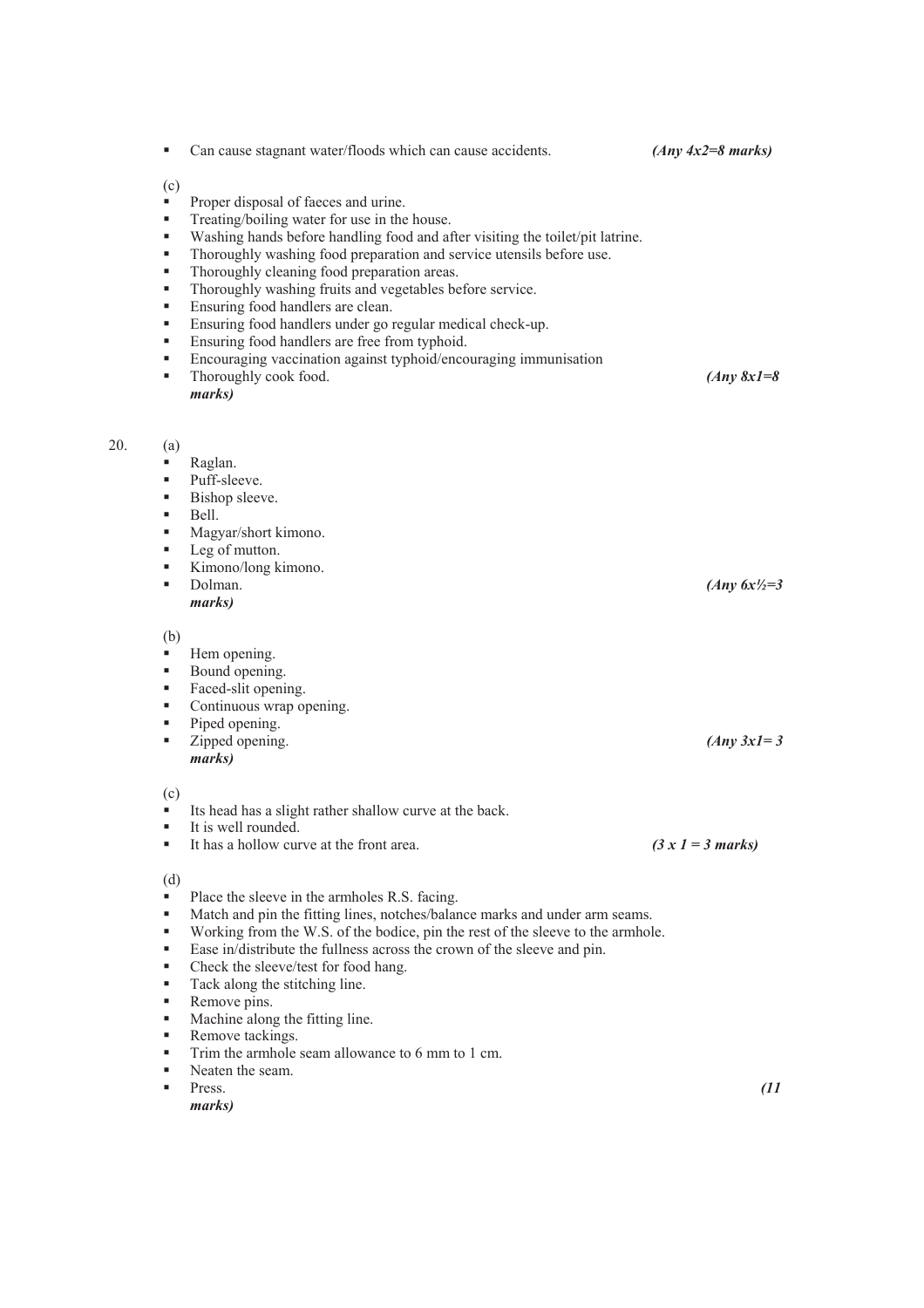# **30.12.2 Home Science Paper 2 (441/2)**

## 1. **Presentation**

|    | (a)<br>(b)<br>(c)<br>(d) | Work well pressed and folded.<br>Label firmly fixed without concealing details on a single fabric.<br>Pins/needles, unnecessary tacking threads and loose threads removed.<br>Made up for the left side. | $(1\frac{1}{2}$ marks)<br>(2 <sup>1</sup> / <sub>2</sub> marks)<br>$(1\frac{1}{2}$ mark)s<br>(1 mark) |  |  |  |
|----|--------------------------|----------------------------------------------------------------------------------------------------------------------------------------------------------------------------------------------------------|-------------------------------------------------------------------------------------------------------|--|--|--|
| 2. |                          | <b>Cutting Out</b>                                                                                                                                                                                       |                                                                                                       |  |  |  |
|    |                          |                                                                                                                                                                                                          |                                                                                                       |  |  |  |
|    | (a)                      | All five pieces cut out.                                                                                                                                                                                 | $(2\frac{1}{2}$ marks)                                                                                |  |  |  |
|    | (b)                      | Smooth cutting of the blouse C.B. and cut on straight grain to within 2 mm.                                                                                                                              | (3 marks)                                                                                             |  |  |  |
|    | (c)<br>(d)               | Smooth cutting of collar C.B. and cut on straight grain.<br>Smooth cutting of the armhole.                                                                                                               | (3 marks)<br>(4 marks)                                                                                |  |  |  |
| 3. |                          | <b>Shoulder Seam (Open Seam)</b>                                                                                                                                                                         |                                                                                                       |  |  |  |
|    | (a)                      | Seam joined with straight stitchery.                                                                                                                                                                     | (1 mark)                                                                                              |  |  |  |
|    | (b)                      | Well neatened raw edges.                                                                                                                                                                                 | (2 marks)                                                                                             |  |  |  |
|    | (c)                      | Evenness of seam allowance.                                                                                                                                                                              | (1 mark)                                                                                              |  |  |  |
|    | (d)                      | Correct size of seam allowance $(0.8 \text{ cm} - 1.2 \text{ cm})$ .                                                                                                                                     | (1 mark)                                                                                              |  |  |  |
|    | (e)                      | Seam pressed open and flat at the neckline.                                                                                                                                                              | (1 mark)                                                                                              |  |  |  |
| 4. |                          | Side Seam (French Seam)                                                                                                                                                                                  |                                                                                                       |  |  |  |
|    | (a)                      | Seam well trimmed that is, no threads on the R.S.                                                                                                                                                        | (1 mark)                                                                                              |  |  |  |
|    | (b)                      | Straight stitchery.                                                                                                                                                                                      | (2 marks)                                                                                             |  |  |  |
|    | (c)                      | Seam well knifed edged.                                                                                                                                                                                  | (1 mark)                                                                                              |  |  |  |
|    | (d)                      | Evenness of seam.                                                                                                                                                                                        | (2 marks)                                                                                             |  |  |  |
|    | (e)                      | Correct size (6mm) to within 2mm (4-8mm).                                                                                                                                                                | (2 marks)                                                                                             |  |  |  |
|    | (f)                      | Seam pressed towards the back at the hem.                                                                                                                                                                | (1 mark)                                                                                              |  |  |  |
|    | (g)                      | Flatness of seam at hem on R.S. and on W.S.                                                                                                                                                              | (1 mark)                                                                                              |  |  |  |
| 5. |                          | Collar                                                                                                                                                                                                   |                                                                                                       |  |  |  |
|    | (a)                      | Smooth outer edge of collar.                                                                                                                                                                             | (2 marks)                                                                                             |  |  |  |
|    | (b)                      | Collar seam trimmed and snipped.                                                                                                                                                                         | (2 marks)                                                                                             |  |  |  |
|    | (c)                      | Collar well knife edged with a sharp point.                                                                                                                                                              | $(2 \text{ marks})$                                                                                   |  |  |  |
|    | (d)                      | Correct shape and size (superimpose the collar pattern) to within 5mm.                                                                                                                                   | (2 marks)                                                                                             |  |  |  |
|    | (e)                      | Flatness of attached collar R.S. and W.S.                                                                                                                                                                | $(2 \text{ marks})$                                                                                   |  |  |  |
|    | (f)                      | Collar attached by sandwiching it between blouse front and facing.                                                                                                                                       | (1 mark)                                                                                              |  |  |  |
|    | (g)                      | Attaching seam made with straight stitchery.                                                                                                                                                             | (1 mark)                                                                                              |  |  |  |
|    | (h)                      | Seam trimmed and snipped.                                                                                                                                                                                | (2 marks)                                                                                             |  |  |  |
|    | (i)                      | Positioning of collar C.F. of blouse flash with C.F. of collar and C.B. of blouse flash with<br>C.B. of collar to within 3mm.                                                                            | (2 marks)                                                                                             |  |  |  |